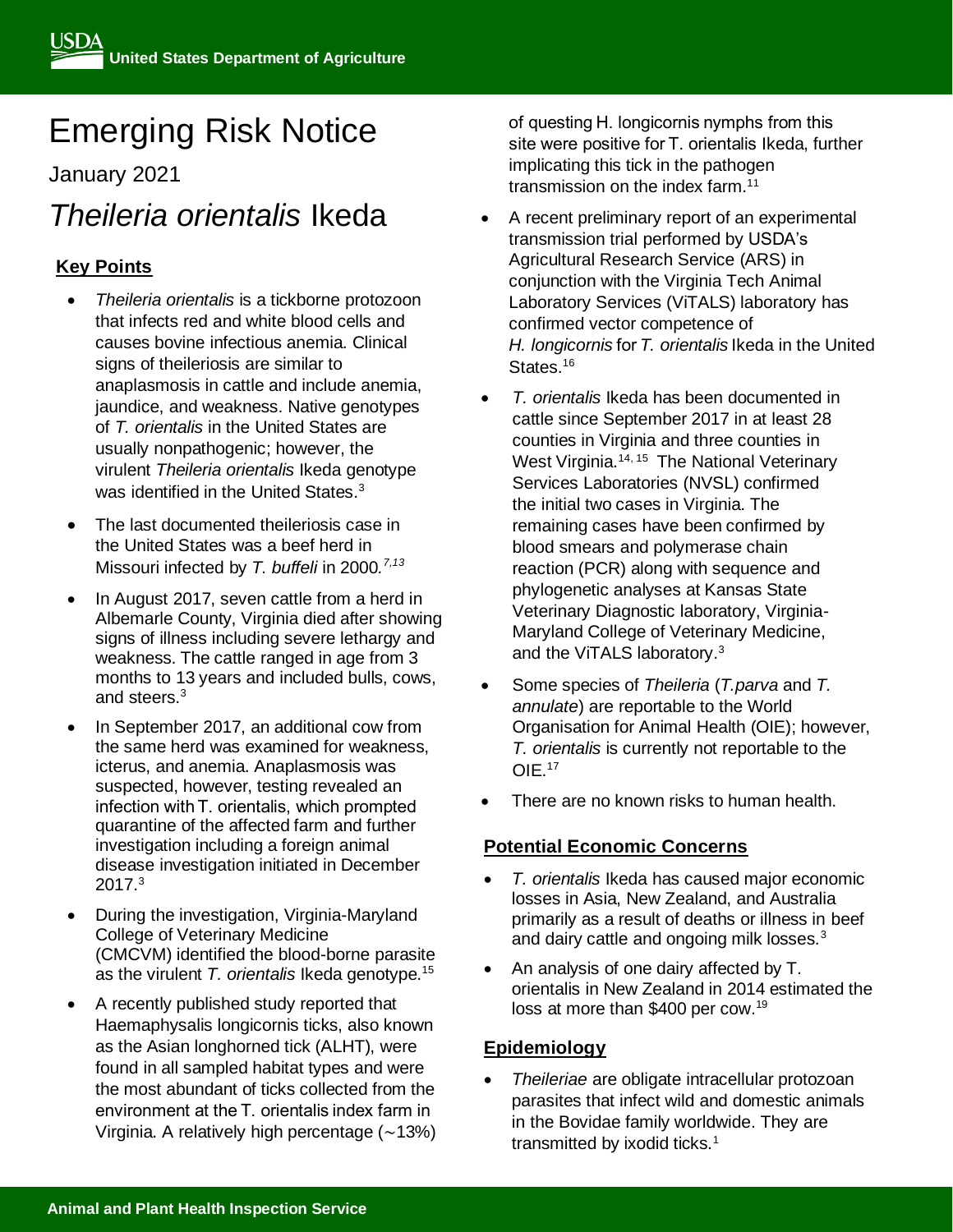- *T. orientalis* has a global distribution, but countries impacted by clinical oriental theileriosis (OT) are Australia, New Zealand, Japan, Korea, China, and Vietnam.<sup>2</sup>
- *T. orientalis* has 11 genotypes identified (named: Chitose or type 1, Ikeda or type 2, buffeli or type 3, types 4 to 8, and N1 to N3). Genotypes Chitose and Ikeda are associated with severe disease.<sup>2</sup>
- *T. orientalis* Ikeda infections have been reported to cause mortality in up to 5% of infected cattle. Pregnant heifers and calves are particularly susceptible to the infection.<sup>7</sup>
- Additional factors, such as breed or age, may increase disease susceptibility in cattle. In Japan, beef cattle of the Wagyu breed have been reported to be less susceptible to clinical infections. However, the effect of age has not been well studied.<sup>7</sup>
- Clinical findings include weakness, reluctance to walk, and abortion. Physical examination may reveal mucosal pallor, pyrexia, and elevated heart and respiratory rates.<sup>1, 2,8</sup>
- Cattle that recover from *Theileria* infections usually become carriers.<sup>2</sup>
- In Asia, Australia, and New Zealand, the primary tick vector for *T. orientalis* Ikeda is *H. longicornis*. 3 The ALHT is native to eastern Asia and has spread to Australia, New Zealand, and several Pacific islands. 4,5, 9
- ALHT are three-host ticks, with larvae, nymphs, and adults feeding on a wide range of wild and domestic species, including birds, white-tailed deer, companion animals, livestock, equines, and humans. Once introduced into suitable habitats, ALHT populations can increase rapidly, partly due to exhibition of multiple genetic types including being parthenogenetic and bisexual.4,12, 9
- As of August 2020, ALHT has been identified in 15 States (Arkansas, Connecticut, Delaware, Kentucky,

Maryland, New Jersey, New York, North Carolina, Ohio, Pennsylvania, Rhode Island, South Carolina, Tennessee, Virginia, and West Virginia). USDA keeps a publicly accessible website that maintains information on ALHT and maps of the current tick distribution in the U.S.<sup>12</sup>

#### **Transmission**

- Cattle are thought to become infected within 3 weeks of being placed on pasture containing infected tick vectors. Disease is seen more frequently when naïve animals are introduced into an endemic area or when infected animals are introduced to a herd where a competent vector is present. $2$
- *Theileria* sporozoites (the infective stage) are transmitted to susceptible animals during tick feeding through the tick's saliva. $2$
- When a *T. orientalis* parasite infects a nymphal tick feeding on a naïve cow, the cow can become infective to ticks in 10 days.<sup>2</sup>
- *Theileria* mature within the tick after it has been attached to the host for 48-72 hours. If environmental temperatures are high, infective sporozoites can develop in ticks on the ground (off host) and may enter the host within hours of tick attachment.<sup>2</sup>
- Ticks can remain infected on a pasture for up to 2 years under favorable conditions.<sup>2</sup>

#### **Diagnostic Testing**

- *T. orientalis* can be diagnosed by various methods such as microscopy, serology, molecular techniques, and xenodiagnosis. PCR, the gold standard, can detect infection in cattle up to 2 weeks before the infected erythrocytes can be observed under a light microscope. To identify the Ikeda genotype, more advanced molecular diagnostics like real time semiquantitative and quantitative PCR assays designed to detect that genotype need to be used.<sup>7</sup>
- Serological tests (i.e., immunofluorescence assay [IFA] and enzyme-linked immunosorbent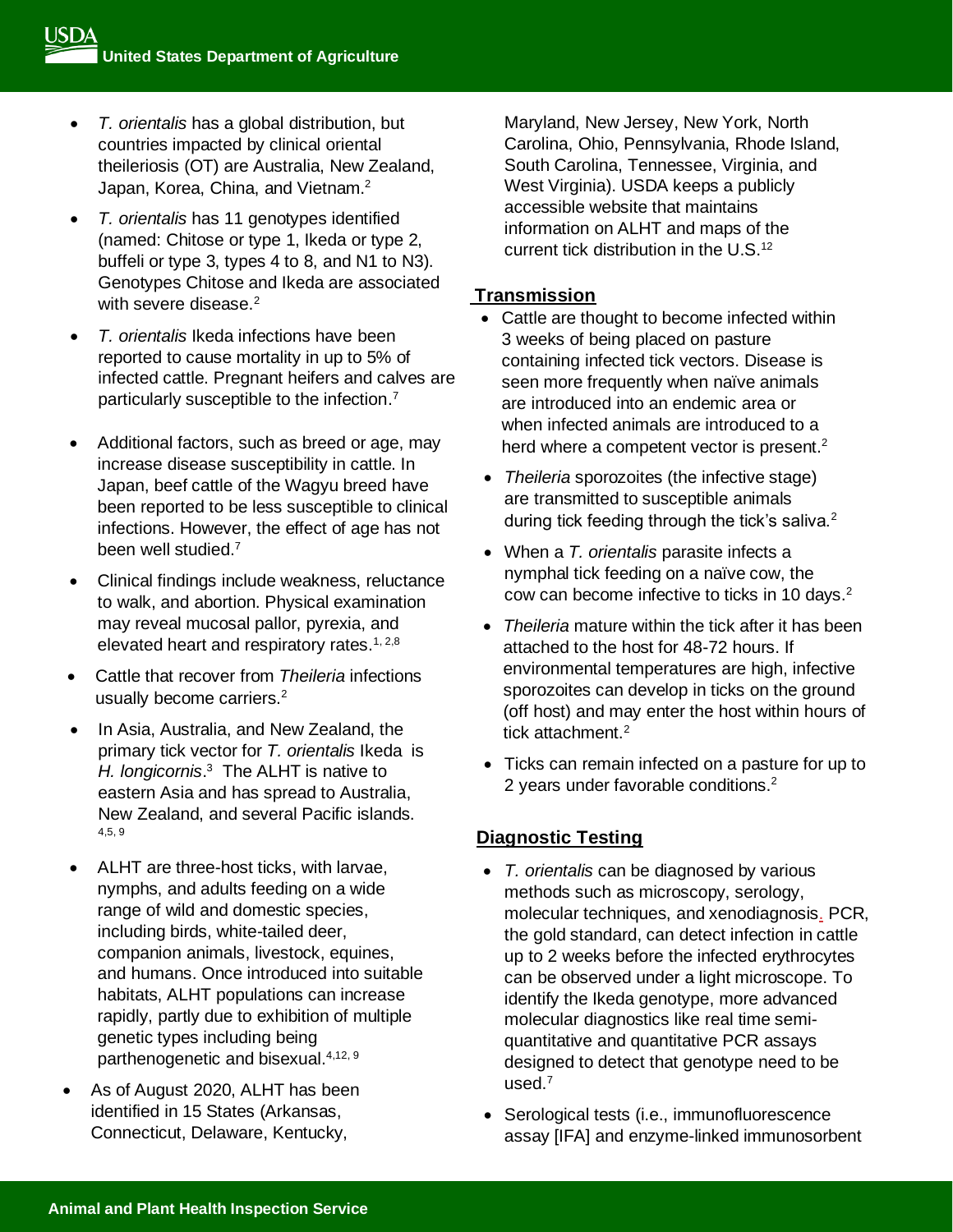assay [ELISA]) are available for detection of *T. orientalis;* however, these assays are currently not genotype-specific and may also cross-react with other *Theileria* species.<sup>1,7</sup>

#### **Treatment**

• Currently, there is no approved treatment for *T. orientalis* infection*.*

#### **Prevention**

- Virginia Cooperative Extension has produced a document titled "Managing the Asian Longhorned Tick: Checklist for Best Management Practices for Cattle Producers." The document can be accessed at: [https://www.pubs.ext.vt.edu/ENTO/ENTO-](https://www.pubs.ext.vt.edu/ENTO/ENTO-382/ENTO-382.html)[382/ENTO-382.html](https://www.pubs.ext.vt.edu/ENTO/ENTO-382/ENTO-382.html) <sup>18</sup>
- Vector control and herd management is important to reduce the rapid spread of *T. orientalis* outbreaks. Management practices such as keeping grasses short, regularly inspecting cattle for ticks, using pesticide-impregnated ear tags, and keeping cattle out of wooded areas can reduce disease spread.<sup>9, 18, 19</sup>
- Control of this tick species with acaricides alone is challenging due to a limited host attachment period, as the ticks spend most of their time in the environment and not on their biological host.<sup>7</sup>
- Restriction of grazing cattle movements may assist in reducing exposure to infected *H. longicornis*. <sup>7</sup> Amidines, organophosphates, and synthetic pyrethroids may be effective in controlling this tick species in the field over a limited time period.<sup>6</sup>
- No available acaricides in the U.S. contain a label claim against *H. longicornis*. <sup>10</sup> Isoxazolines and macrocyclic lactones ectoparasiticides that are approved in the U.S. for similar ectoparasites are also approved in other *H. longicornis* endemic countries with an indication for that tick species.<sup>10</sup>
	- Any FDA-approved drug products not labeled for *H. longicornis* are considered extra-label  $use.<sup>10</sup>$

#### **Sources**

- 1. OIE. Manual of Diagnostic Tests and Vaccines for Terrestrial Animals 2019: Chapter 3.4.14: Theilieriosis2020; https://www.oie.int/fileadmin/Home/eng/Health\_sta ndards/tahm/3.04.14\_THEILIERIOSIS.pdf. Accessed March 30, 2020.
- 2. OIE. Technical disease cards: Theileriosis. 2020; https://www.oie.int/fileadmin/Home/eng/Animal\_He alth\_in\_the\_World/docs/pdf/Disease\_cards/THEIL ERIOSIS.pdf.
- 3. Oakes V, Yabsley M, Schwartz D, et al. *Theileria orientalis* Ikeda Genotype in Cattle, Virginia, USA. Emerging infectious diseases 2019:1653-1659.
- 4. Hutcheson HJ, Dergousoff SJ, Lindsay LR. Haemaphysalis longicornis: A tick of considerable veterinary importance, now established in North America. Can Vet J 2019: 60:27-28.
- 5. USDA. Factsheet: Longhorned Tick: Information for Livestock and Pet Owners 2020; https://www.aphis.usda.gov/publications/animal\_h ealth/fs-longhorned-tick.pdf. Accessed March 30, 2020.
- 6. Center UAVCH. Monitoring *Haemaphysalis longicornis*, the Asian longhorned tick, populations in the United States, 2019.
- 7. Yam J, Bogema D, Jenkins C. Oriental Theileriosis, 2018. https://www.intechopen.com/books/ticks-and-tickborne-pathogens/oriental-theileriosis
- 8. Watts J, Playford M, Hickey K. *Theileria orientalis*: A review. New Zealand veterinary journal 2015; 64:1-21.
- 9. Heath ACG. Biology, ecology and distribution of the tick, *Haemaphysalis longicornis* Neumann (Acari: Ixodidae) in New Zealand. New Zealand Veterinary Journal 2016; 64:10-20.
- 10. AVMA. Options available to protect against longhorned tick. 2018; [https://www.avma.org/javma-news/2018-09-](https://www.avma.org/javma-news/2018-09-15/options-available-protect-against-longhorned-tick) [15/options-available-protect-against-longhorned](https://www.avma.org/javma-news/2018-09-15/options-available-protect-against-longhorned-tick)[tick.](https://www.avma.org/javma-news/2018-09-15/options-available-protect-against-longhorned-tick) Accessed March 30, 2020.
- 11. Thompson A, White S, Shaw D et al. *Theileria orientalis* Ikeda in host-seeking *Haemaphysalis longicornis* in Virginia, U.S.A. 2020 Sep;11(5):101450. doi: 10.1016/j.ttbdis.2020.101450
- 12. USDA. National *Haemaphysalis longicornis* (Asian longhorned tick) Situation Report. 2020; [https://www.aphis.usda.gov/animal\\_health/animal\\_](https://www.aphis.usda.gov/animal_health/animal_diseases/tick/downloads/longhorned-tick-sitrep.pdf) [diseases/tick/downloads/longhorned-tick](https://www.aphis.usda.gov/animal_health/animal_diseases/tick/downloads/longhorned-tick-sitrep.pdf)[sitrep.pdf.](https://www.aphis.usda.gov/animal_health/animal_diseases/tick/downloads/longhorned-tick-sitrep.pdf) Accessed September 14, 2020.
- 13. Stockham SL, Kjemtrup AM, Conrad PA, et al. Theileriosis in a Missouri Beef Herd Caused by *Theileria buffeli*: Case Report, Herd Investigation, Ultrastructure, Phylogenetic Analysis, and